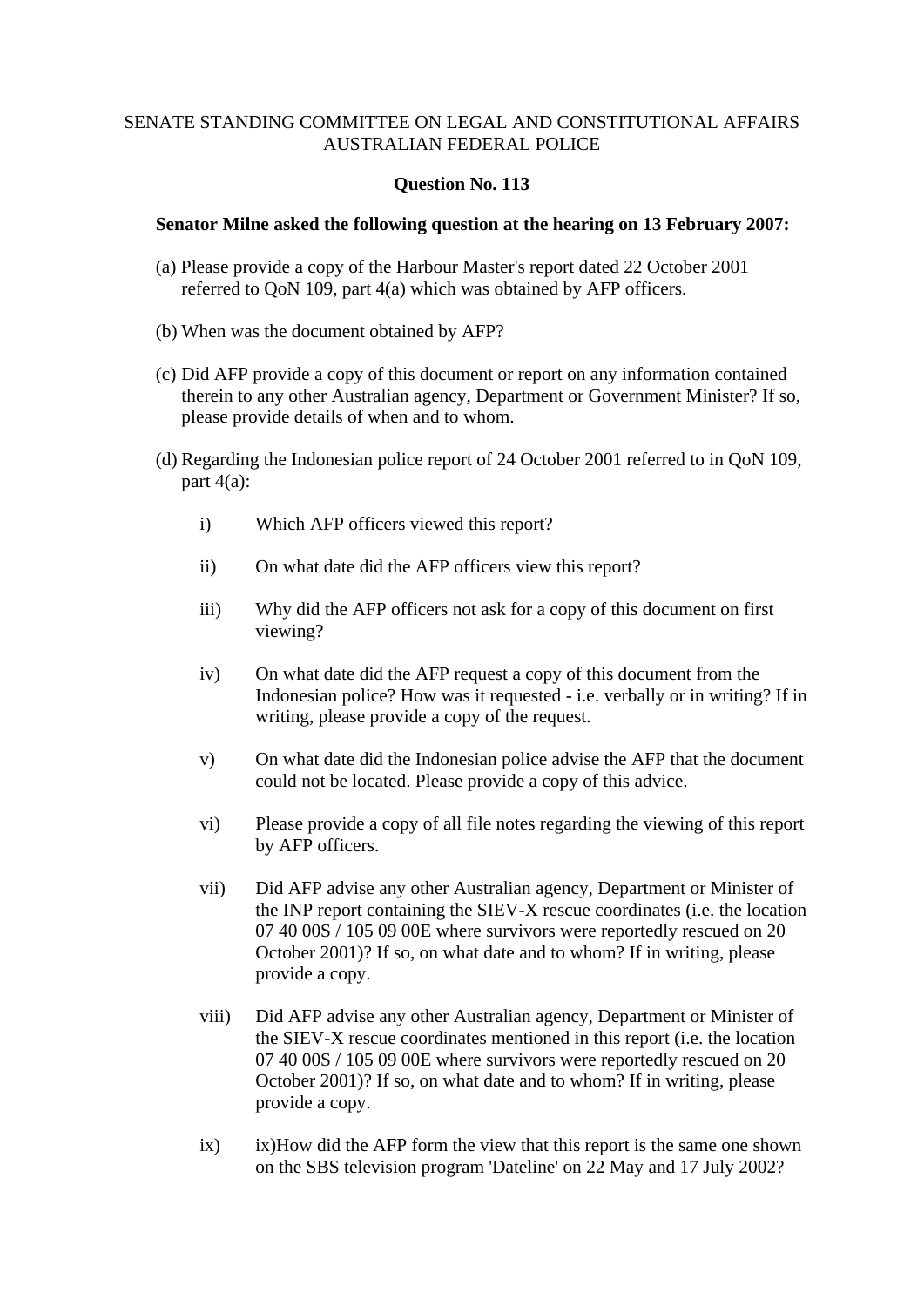- x) What is AFP's opinion as to why the document shown on Dateline on 22 May and 17 July 2002 has BASARNAS logo/letterhead and not INP?
- (e) Regarding Answer 5(a) to QoN 109 please provide a detailed account of the steps taken by the AFP referred to in this answer to validate the position where  $SIEV-X$ survivors were rescued (i.e. the location 07 40 00S / 105 09 00E).
- (f) Regarding Answer 5(c) to QoN 109 what evidence does AFP have that suggests 'the coordinates are a rough estimate at best'?
- (g) Regarding Answer 5(d) to QoN 109 Please provide a detailed account of the analysis that led to the conclusion that 'the coordinates are a rough estimate at best'.
	- i) Please provide the AFP's best estimate of the margin for error in these coordinates.
	- ii) If AFP believes that the rescue coordinates provide no useful measure of the rescue location please provide a detailed account of how this conclusion was reached.
	- iii) Please provide more information about Maura Baru mentioned in this reply. Is this the site in Indonesia to which the survivors of SIEV-X were first taken? What is the evidence for this?
- (h) Regarding Answer 6 of QoN 109:
	- i) On what date was the photo of Captain Imam created by the AFP?
	- ii) On what date was this photo given to the INP?
	- iii) On what date did the INP advise that it could not locate Captain Imam or his boat the *Indah Jaya Makmur*?
	- iv) The SBS *Dateline* program on SIEV-X broadcast on 17 July 2002 included an image of the *Indah Jayah Makmur* which had changed its name sometime after the rescue of SIEV-X. The name of the vessel at the time of this broadcast was *Gemilang Jaya 9*. Did AFP ask the INP to locate a vessel by this new name? If not, why not? If so, what was the result?
	- v) The SBS *Dateline* program on SIEV-X broadcast on 17 July 2002 included an image of the Jakarta Harbourmaster's report of 24 October 2001. This report contained information on the rescue of SIEV-X survivors on 20 October 2001, including the information that a second boat - the *Arta Kencana 38*, skippered by Mr Madjid - GT83 Licence 1207/BC - was also involved in the rescue. Did AFP ask the INP to try and locate either the boat or the skipper? If not, why not? If so, what was the result?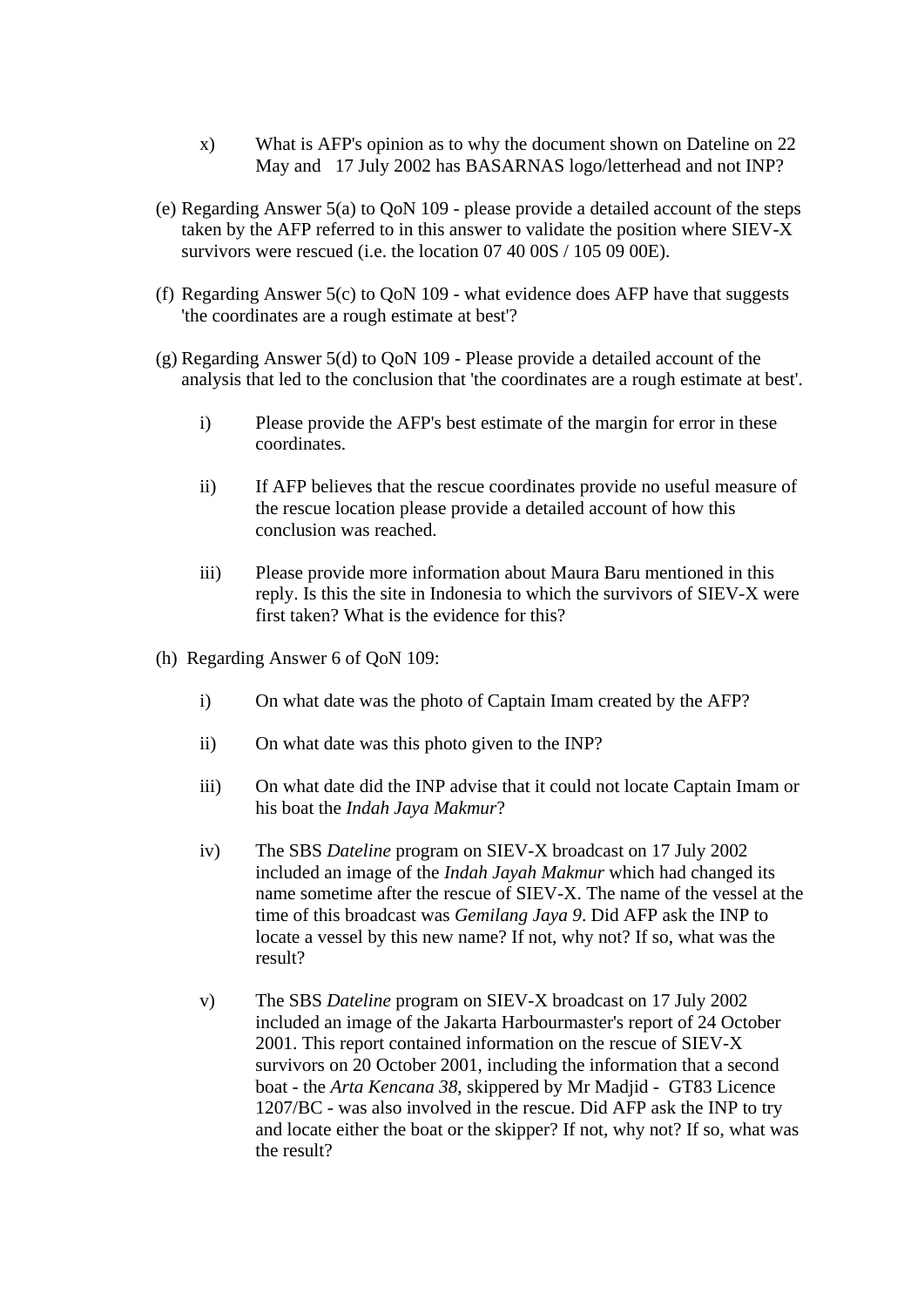# **The answer to the honourable Senator's questions are as follows:**

- (a) A copy of the report is attached.
- (b) The document was sent to AFP Canberra from Jakarta Post on 22 December 2003.
- (c) A search of AFP holdings has failed to reveal any indication that a copy of the report was provided to any Australian agency, department or government Minister.
- (d)
- i) No member of the AFP viewed this report.
- ii) Please see answer (d) i).
- iii) Please see answer (d) i).
- iv) Please see answer (d) i).
- v) The AFP officer believes the reply was verbal and is unable to supply a date.
- vi) Please see answer (d) i).
- vii) A search of AFP holdings has failed to reveal any indication that any Australian agency, department or Minister was advised of the Indonesian National Police (INP) report by the AFP.
- viii) A search of AFP holdings has failed to reveal any indication that coordinates were provided to any Australian agency, department or Minister by the AFP.
- ix) The AFP has not viewed the original document and only suspects it is the same report as that shown on the SBS television program *Dateline*. Captain Johnston (RAN) viewed a report on 25 July 2002 and obtained information including the rescue coordinates, the same as those reported on the SBS program.
- x) The AFP can only assume that BASARNAS authored the report and not the INP.
- (e) The AFP relied on the opinion and calculations of Captain Johnston (RAN). He believed the coordinates were consistent and, in broad terms, judged to be no further south than eight degrees South latitude on a direct line between Sunda Strait and Christmas Island.
- (f) The AFP has not located the fishing boat crew and has no way of knowing what navigational devices were used to fix that position. The evidence provided from Captain Johnston (RAN), gave no reason to doubt the coordinates where the survivors were located but that the coordinates that the SIEV X are believed to have sunk are a rough estimate at best.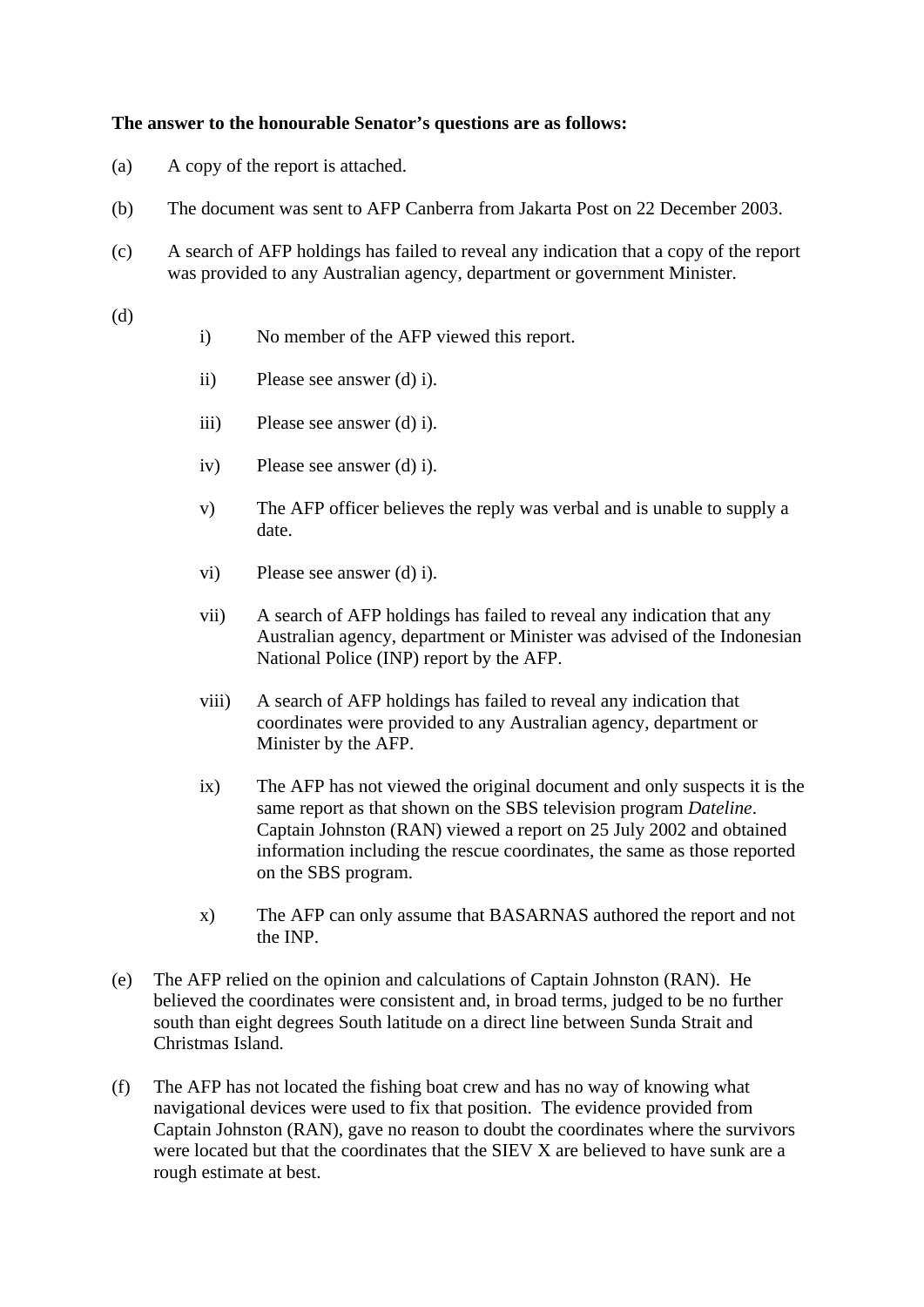- i) Please see answer (f)
- ii) The AFP does not believe that the coordinates provide no useful measure of the rescue location.
- iii) The fishing boat Arta Kencana 38 arrived with survivors at Maura Baru, section of Jakarta Harbour. As described in the 'Harbour Master's report' dated 22 October 2001

#### (h)

- i) The photograph of Captain Imam was created on 5 May 2003.
- ii) Due to unforseen circumstances in Jakarta, this question cannot be answered in the immediate future.
- iii) Please see answer (h) ii).
- iv) Please see answer (h) ii).
- v) Please see answer (h) ii).

# (g)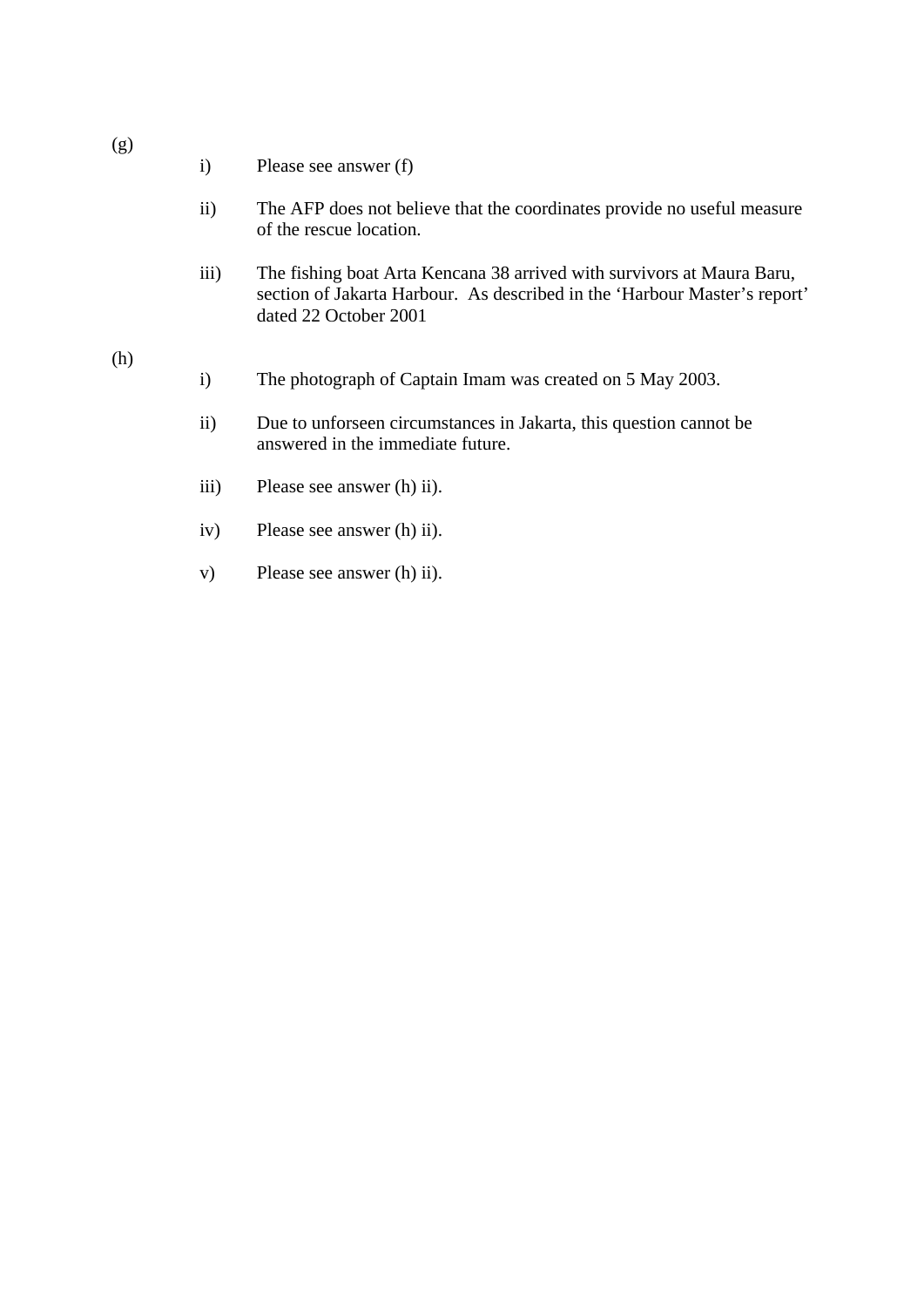$\frac{1}{2}$ 

Inkarm . 22 October 2004

#### TANDA TERIMA

Telah diserahkan sebanyak 44 (empat puluh empat ) orang penumpang yang terapung apung di mas laut Samudra Hindia, yang di tolong oleh ABK kapal KM AHTA KENCANA 38 hingga tiba di pelabuhan Muara Baru dengan selamat dan denat serta dulam keadaan hidup yaitu dengan perincian:

> 1. Dewasa/Laki-laki 33 orang 2. Perempuan / Ibu - ibu : 9 orang 3. Anak laki - laki l orang 4. Anak Perempuan lorana

Hahwa orang - orang tersebut telah kami serahkan kepada Kantor Imigrasi Karantina Penampungan Tanjung Priok di Pelabuhan Muara Baru.  $\tilde{\mathcal{A}}_{\rm{in}}$ 

Yang Menyerahkan

(Majid / Nahkoda Kagal

Demikianiah serah terima kewarganegaraan Irak ini kami buat dengan arterlarnya.

Ying Menepma:

an<br>Ali アスキックギ

Disaksikan Oleh :

靹

(Yalem di

**SAV** 

ይልግራ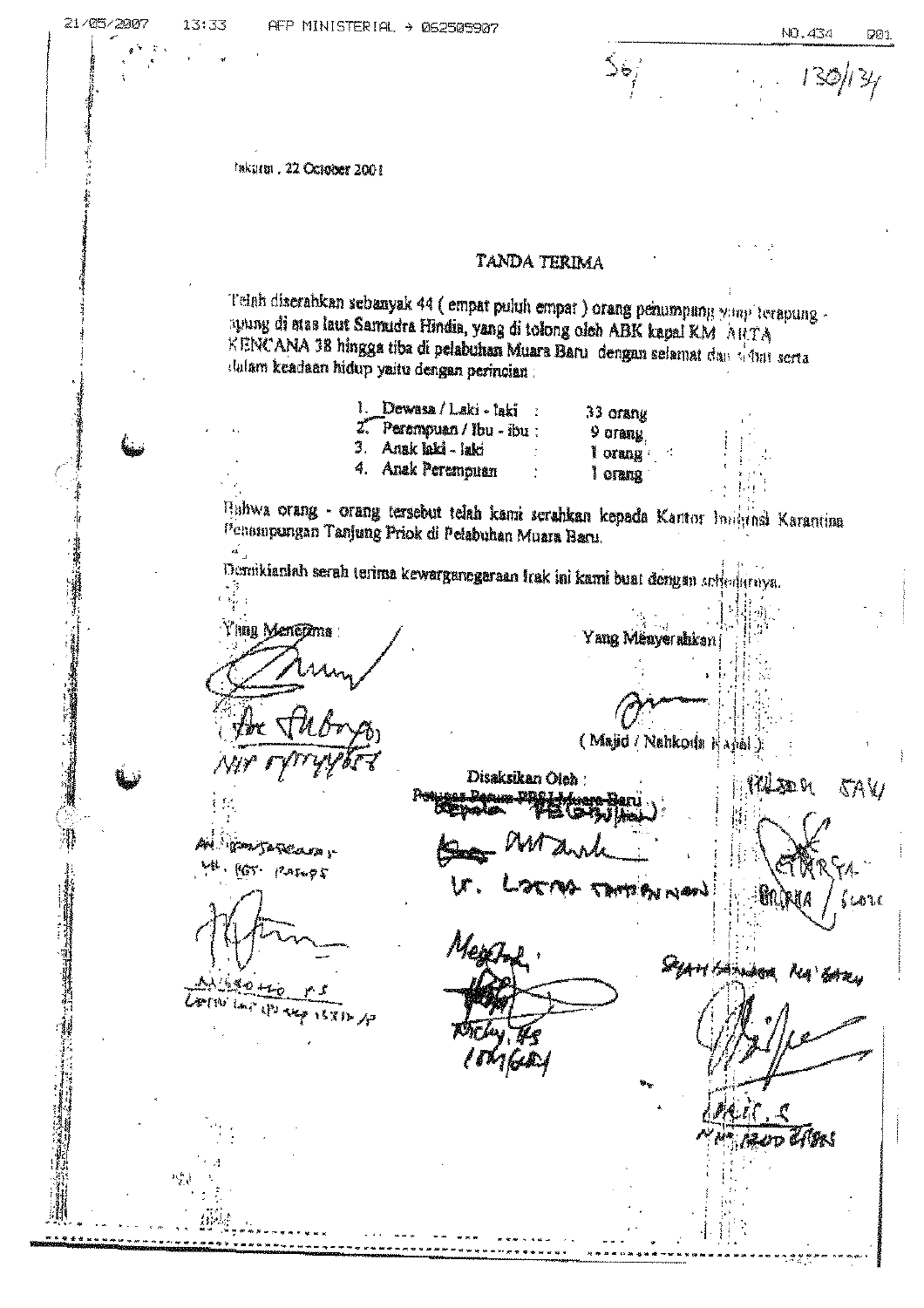$\label{eq:1} \begin{array}{ll} \mathbf{u}_1 & \mathbf{u}_2 & \mathbf{u}_3 \\ \mathbf{u}_4 & \mathbf{u}_5 & \mathbf{u}_6 \\ \mathbf{u}_7 & \mathbf{u}_7 & \mathbf{u}_7 & \mathbf{u}_8 \end{array}$ 

 $\ddot{\cdot}$ 

 $\hat{\gamma}_i^{\dagger} \hat{\psi}_i$ 

**KOSTE** 

 $\mathbf{B}^{\mathbf{c}}$ 

 $\begin{picture}(20,10) \put(0,0){\vector(1,0){30}} \put(15,0){\vector(1,0){30}} \put(15,0){\vector(1,0){30}} \put(15,0){\vector(1,0){30}} \put(15,0){\vector(1,0){30}} \put(15,0){\vector(1,0){30}} \put(15,0){\vector(1,0){30}} \put(15,0){\vector(1,0){30}} \put(15,0){\vector(1,0){30}} \put(15,0){\vector(1,0){30}} \put(15,0){\vector(1,0){30}} \put(15,0){\vector(1$ 

 $13:33$ 

#### - NAMA TERAPUNO - APUNG DI SAMUDRA INDIA **NAMA**

| ľм.                         | l'anya | Nama                         | Negara            |
|-----------------------------|--------|------------------------------|-------------------|
| ĩ                           | 1955   | Sahram Hestambul             | Algenisten        |
| Þ                           | 1972   | Bhasim Abdul Wahid           | lnak              |
| ä                           | 1966   | Misane                       | lank              |
| 峰                           | 1062   | lsam Mehmud                  | 机馏板               |
| ţ.                          | 1965   | Raja Musa                    | 測點                |
| h                           | 1982   | Husam Isam                   | frak.             |
| Þ                           | 1000   | ានកោត!                       | ldak              |
| ŀ,                          | 1980   | Sadik Husen                  | ¦irmax            |
| ħ                           | 1974   | Wahid Kasim                  | 'hlak             |
| 11                          | 1060   | Faozi                        | Taak              |
| ŧ,                          | 1 (163 | Ahmad Fauzi                  | 植脂属               |
| 72                          | 1973   | Ahlak Hamid                  | 指標杯               |
| ť.                          | 1977   | Khojser Ahmsd                | :Huk              |
| 1月                          | 1973.  | Haldar Khodi                 | 计随收               |
| Тàг                         | 1977.  | <u>Harliad</u>               | 捕取                |
| 16                          | 1982   | ,Huralr                      | 排線                |
| ្ពុ                         | 1982   | 'Zajati                      | 球蛾的               |
| Ιş                          | 1854   | .amgi <del>amzu</del> HASSAN | Hriak             |
| $\mathcal{G}_{\mathcal{A}}$ | 1971.  | - Musain                     | 1/8               |
| 30                          | 1980   | Rokaya                       | <b>Hitak</b>      |
| İ.                          | 翔行     | Mamic                        | `hjak             |
| فتوصو                       | 1973   | :Ali Jamali karaman          | 封燈机               |
| $\mathbb{C}(\mathbb{R})$    | 1973   | Kusun Abraham                | Inak              |
| Ъf                          | 1970   | Muhammad zaer                | irak              |
| -5                          | 1970   | ifutad Ahmad                 | i dak             |
| 29                          | 1972.  | Alii Daud                    | 市橋家               |
|                             | 1970.  | Watan Hasan Jasim            | irak              |
| 38                          | 1974   | Amar Jabar                   | ;irak             |
| 79.                         | ខេត្ត  | Hadar Ata                    | 小糖的               |
| - 15 1                      | 1875   | , Saidig Rajak               | ाहरा              |
|                             | 2 Th   | KAUSAR ABD ALRSHER           |                   |
|                             |        | 1979. Heinheim MAJAN Irek    |                   |
|                             |        | 1985 Zena Zalf $Dair$        | , irak            |
| W€.                         | 1960   | <b>Jain Muhain</b>           | 翀                 |
| $\mathcal{H}^{\mathcal{L}}$ | 1959 - | "Muse shqiyar                | ja ak             |
| $\sim 10$                   | 1083   | Ahan Husen All               | ‼rak              |
| 91                          | 1985   | Mustafa Husen                | $4$ rek           |
| 翘                           | 1964   | Jowan Husen                  | irak              |
| NG                          | 1956   | Muhammad All Husan           | Irak              |
| Č                           | $-907$ | Enam Husan All               | Irak              |
|                             | 1901.  | Musen Jawad                  | <sub>.</sub> Inak |
| $\mathcal{C}^{\prime}$      | 青網春    | Adii Abdul Karim             | ាក្រុង            |
| 奇然                          | 1963   | Ala Jasim                    | $\mathsf{I}$ as   |
| 44                          |        | 1968 Warth Faze              | itak              |
|                             |        | Zaynb AHSSIN                 |                   |
|                             |        | AMAP ABAS                    |                   |
|                             |        |                              |                   |
|                             |        |                              |                   |
|                             |        |                              |                   |
|                             |        |                              |                   |

 $131/134$ 

 $\frac{1}{2}$  $\frac{1}{3}$ 

 $\begin{array}{c} 1 \\ 1 \\ 1 \end{array}$ 

 $\begin{bmatrix} 1 & 1 \\ 1 & 0 \\ 1 & 1 \end{bmatrix}$ 

 $\hat{\phi}$ 

 $\frac{1}{\sqrt{2}}$  $\ddot{\phantom{a}}$ Î,

ļ

NO.434

 $\mathfrak{g}_{\mathbb{Q}2}$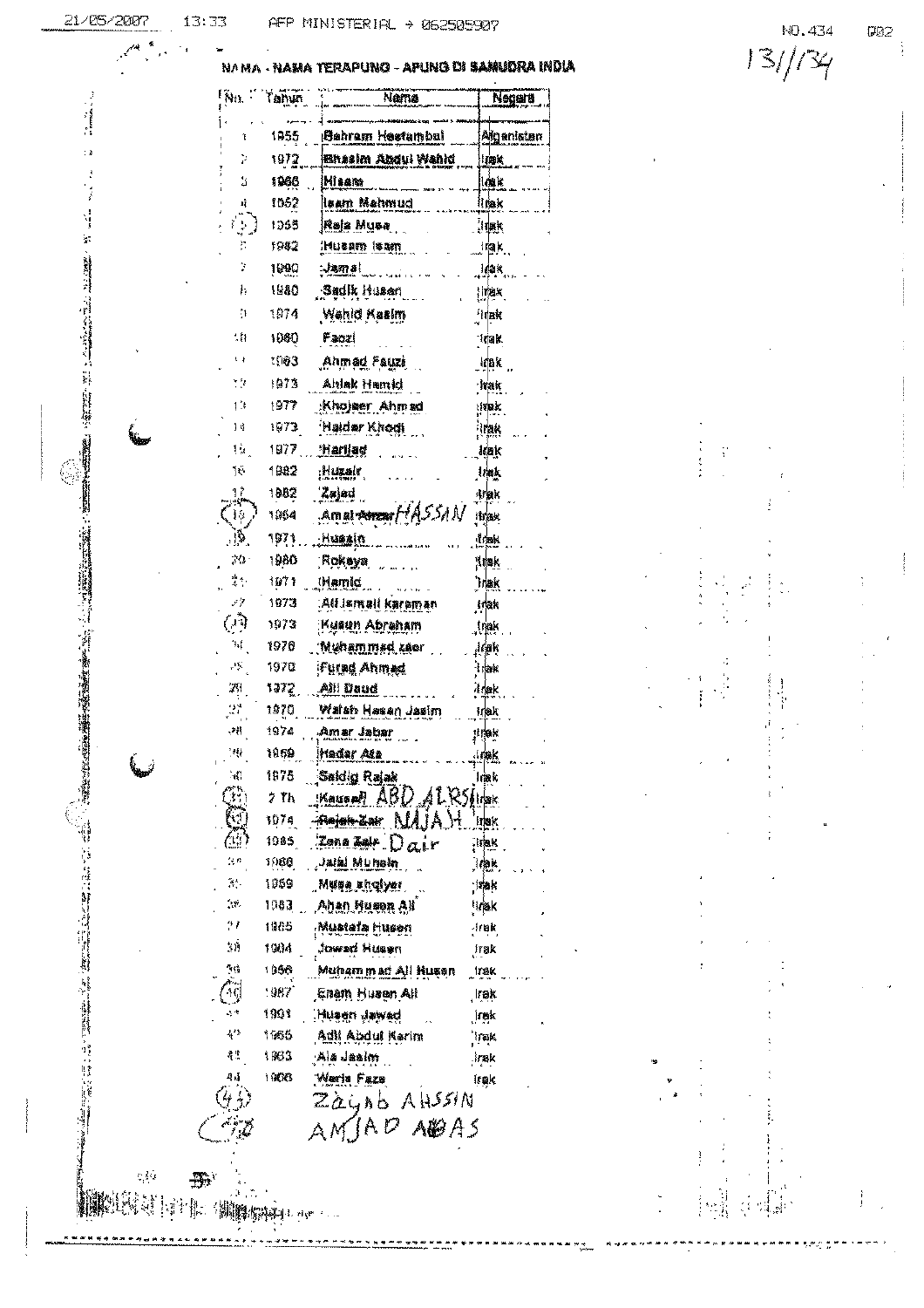# **Question No. 114**

# **Senator Milne asked the following question at the hearing on 13 February 2007:**

- 1 (a) In response to Question on Notice No. 121 asked at Budget Estimates in February 2003, the AFP provided 2 lists of passengers who travelled on SIEV-X - one list contained the names of survivors compiled by IOM & UNHCR. This list is partially blacked out and 27 names are illegible. No explanation was provided for the censorship. Will the AFP now release this document uncensored with the full list of names of the 45 survivors? If not, why not?
- (b) At the Brisbane committal hearing of Khaleed Daoed in 2004, the witness Karim Jabbar Hussein Al Saeedy was questioned about a list of names of those who had drowned on SIEV-X which was an exhibit at the committal hearing. Al Saeedy's evidence suggests that the list was compiled by himself and other survivors and as provided to the AFP. Will the AFP now provide a copy of this list? If not, why not?
- (c) In evidence at the same committal hearing a number of witnesses referred to Abu Quassey's assistant Miythem keeping a small red book that listed the names and payments made to Abu Quassey for the SIEV-X journey by passengers. According to witness Rami Abbas Akram, sometime after the sinking of SIEV-X he accompanied Indonesian Immigration officials to Khaleed Daoed's residence where they found "a small red book" with the "names of all the people" who travelled on SIEV-X listed. Akram's evidence indicated that this book was confiscated by these officials. Did Indonesian Immigration or any other Indonesian officials show this book/ledger to the AFP?
	- i) Did the AFP make a copy? If not, why not?
	- ii) If so will the AFP now provide a copy of the names listed in this book?
	- iii) If the AFP has not seen this book, will the AFP now approach Indonesian Immigration and/or Indonesian police to obtain a copy?
	- iv) If the AFP is unable to provide the list of names contained in this book due to ongoing investigations, will the AFP then provide details of the progress of its investigation into Miythem's alleged role in organising the SIEV-X voyage?

# **The answer to the honourable senator's questions are as follows:**

- 1 (a) No. This investigation is ongoing.
- (b) No. This investigation is ongoing.
- (c) No.
	- i) No.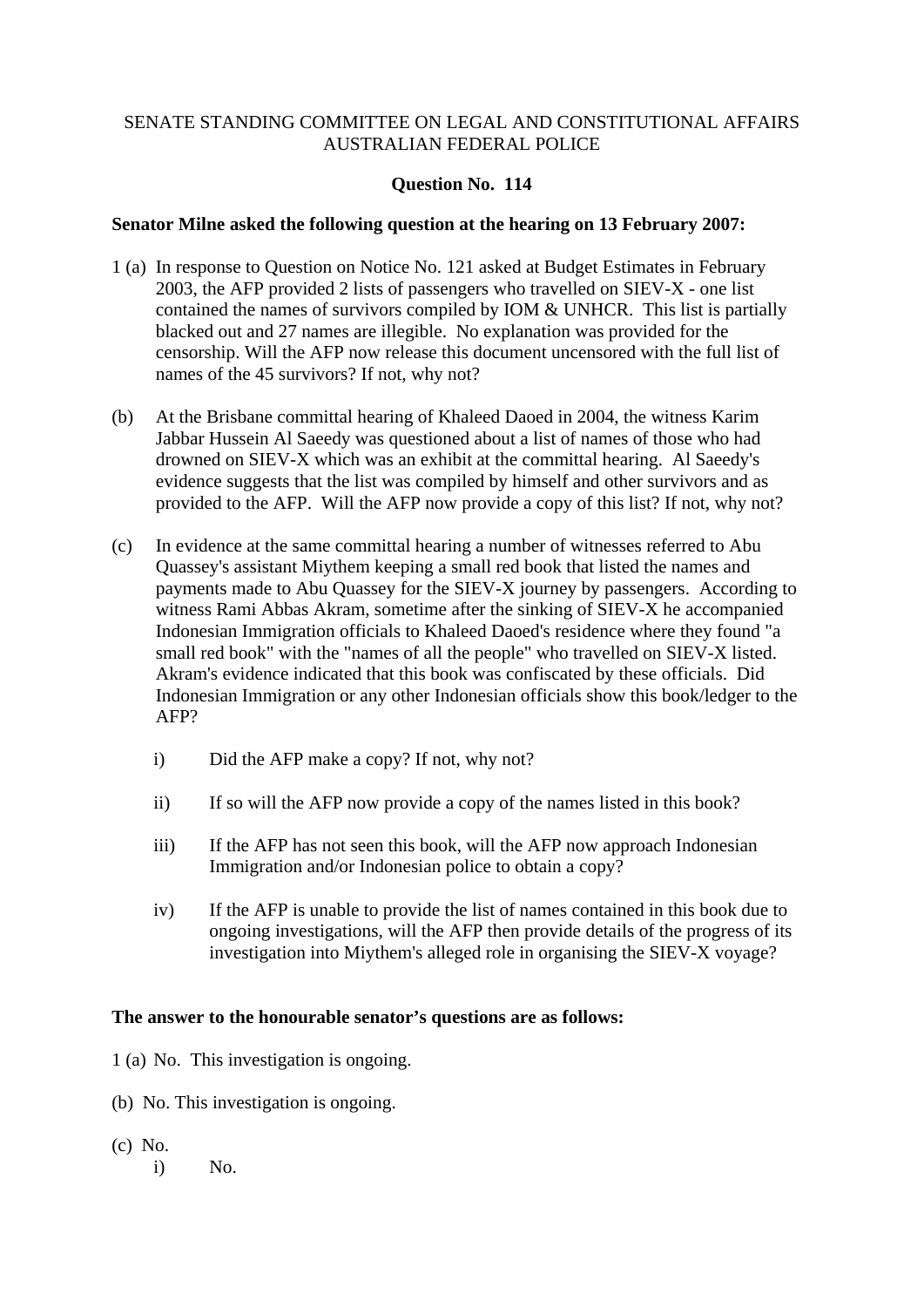- ii) No.
- iii) The investigation is an ongoing operational matter and all avenues of enquiry are assessed.
- iv) The investigation is ongoing.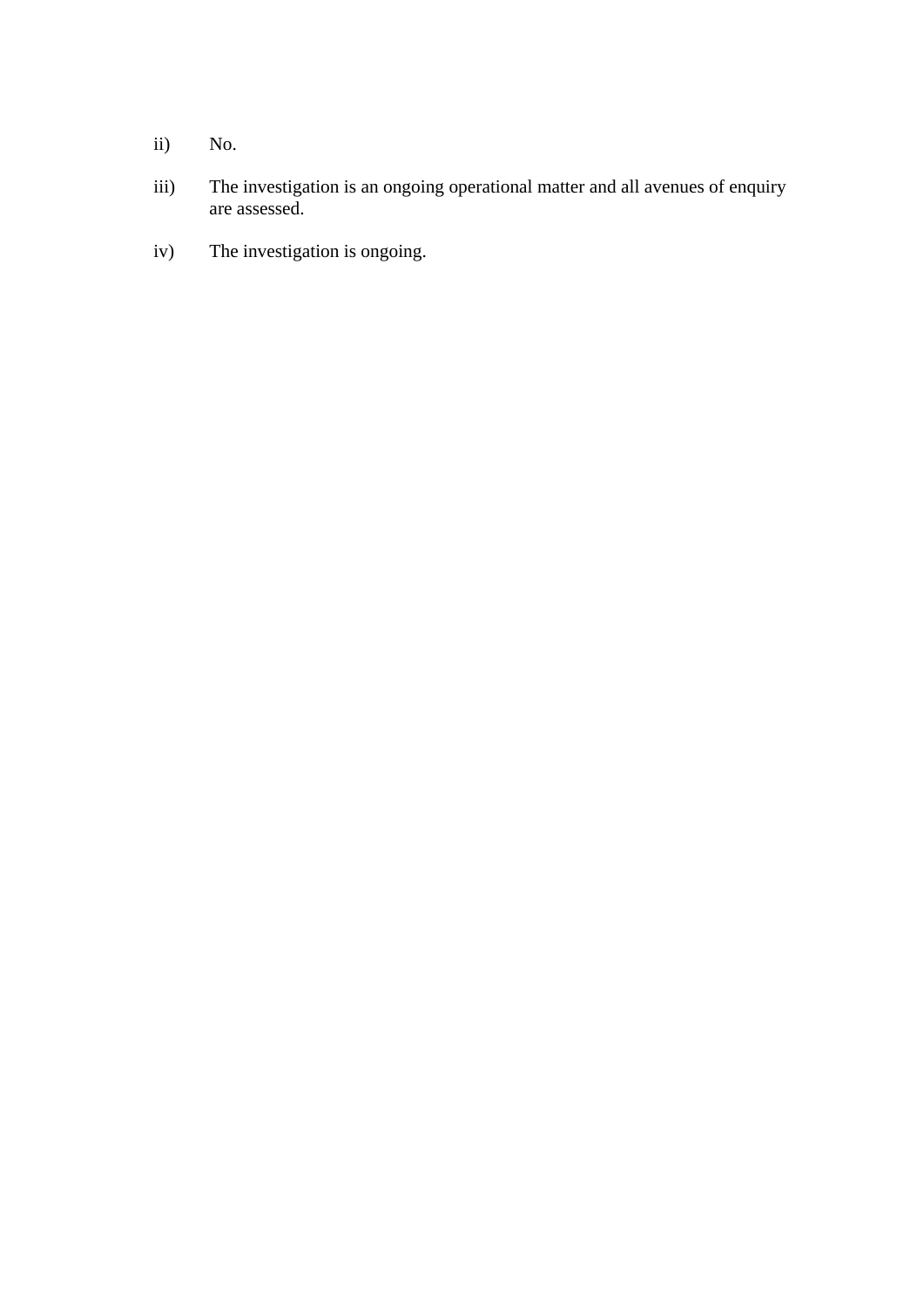# **Question No. 115**

# **Senator Milne asked the following question at the hearing on 13 February 2007:**

Regarding Senate Question no. 2023, asked by Senator Faulkner on 11 September 2003 - Can the AFP advice if:

- (a) any imagery of any kind (for example satellite imagery, sketches, drawings, artist's impressions) were shown to SIEV-X survivors Ali Hamid and Karim Al Saeedy in the presence of AFP officers Glen McEwen and Russell Smith by INP officers or IOM staff or the AFP or any other persons present at the interview?
- (b) any imagery of any kind (for example satellite imagery, sketches, drawings, artist's impressions) was provided to others present at the interview?
	- i) If yes, please give details of the images i.e. how many? What form of imagery were they (for example satellite imagery, sketches, drawings, artist's impressions)? Who prepared them? How were the images created? Why were these images shown to the survivors?
	- ii) Did any of the images depict SIEV-X? If so, who prepared it? What form of imagery was it? How was the image compiled? Why was this image shown to the survivors?
	- iii) Were these images part of the evidence provided by the AFP to Cairo in 2003 for the trial of Abu Quassey?

# **The answers to the honourable senator's questions are as follows:**

- (a) No images of any kind were shown to Ali Hamid and Karim Al Saeedy during the Indonesian National Police (INP) interview by any persons in the presence of AFP officers or by AFP officers.
- (b) No images of any kind were shown during the INP interview to or by any persons in the presence of AFP officers or by AFP officers.

i, ii & iii) Not applicable.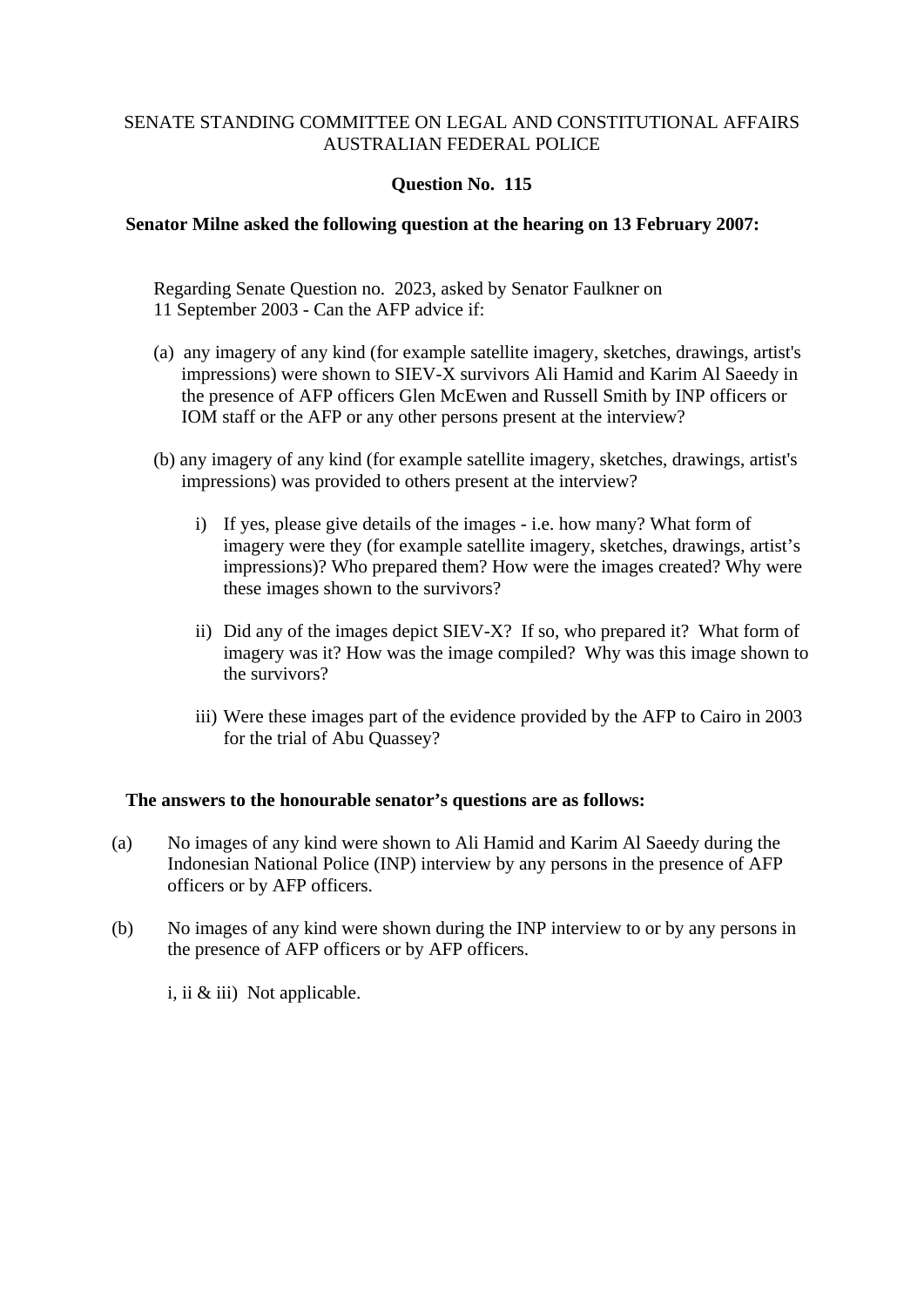# **Question No. 116**

# **Senator Milne asked the following question at the hearing on 13 February 2007:**

People smuggler Khaleed Daoed was extradited to Queensland to face charges in relation to SIEV X and one other count (Yambuk that arrived at Christmas Island) despite the fact that:

- there appears to be no link between his activities and Queensland

- no other people smugglers have been extradited to Queensland

- other people smugglers have been tried in most cases in either WA or NT (with an apparent basis for this in whether the boats were destined for Christmas Island or Ashmore Reef)

- (a) Given the continuing controversy regarding SIEV X, will the Minister advise whether the existence of Section 100 of Queensland's *Corrective Services Act* was a factor in the decision to extradite Khaleed Daoed to Queensland and try him there? If yes, to what degree?
- (b) If this legislation was not a factor in deciding to extradite Khaleed Daoed to Queensland, rather than the more obvious choice of WA or another state or territory, what was the basis for the decision?

# **The answers to the honourable senator's questions are as follows:**

- (a) No.
- (b) Due to the location of witnesses and investigators the matter was prosecuted in Queensland.